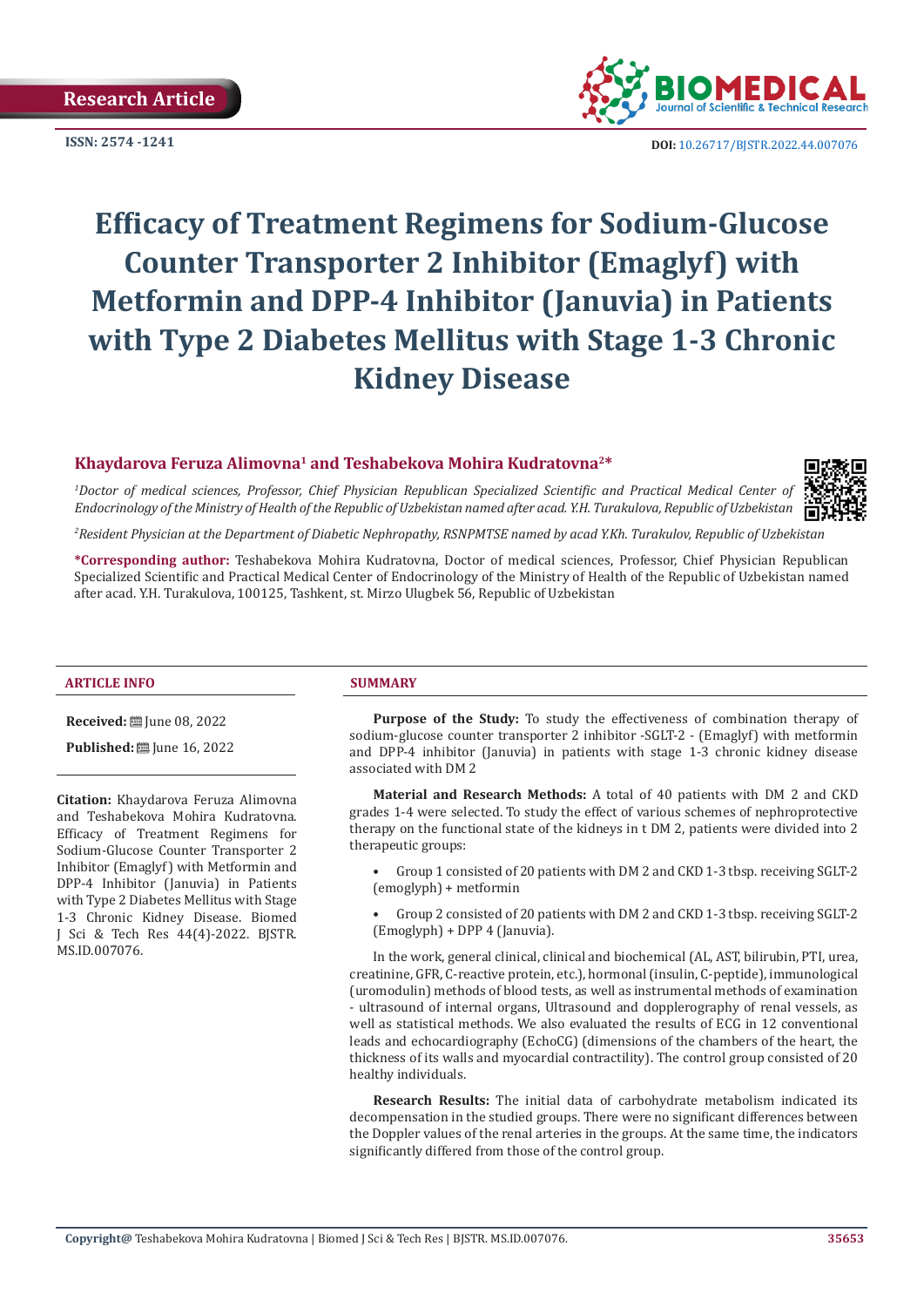#### **Conclusions:**

1) After 6 months of therapy, the indicators of carbohydrate metabolism reached normalization in both groups, while the best results were observed when using the SGLT-2 + DPP4 regimen.

2) After 6 months of treatment, significant differences were found between the Doppler values of the renal arteries in the groups, namely, when using the SGLT-2 + DPP4 scheme.

**Keywords:** Diabetes Mellitus 2; CKD Stage 1-3; Januvia; Emaglyph; Metformin

# **Background**

As is known, the general goals of the treatment of type 2 diabetes mellitus (DM 2) are to avoid acute metabolic decompensation, prevent or delay complications, reduce premature mortality and maintain quality of life [1]. Pharmacological treatment options for T2DM are divided into:

- **a)** Non-insulin therapies, including
- **1)** Insulin sensitizers (metformin, thiazolidinediones [TZDs]).
- **2)** Secretion stimulants (sulfonylureas [SUs]).
- **3)** Incretin-based therapies (receptor agonists glucagon-like peptide-1 [RAs GLP-1], dipeptidyl peptidase-4 inhibitors [DPP4-is]), and
- **4)** Insulin-sparing agents such as α-glucosidase inhibitors (AGis) and sodium glucose cotransporter-2 inhibitors (SGLT-2is); and
- **b)** Insulin therapy. Until recently, stepwise and combination therapy were the two guidelines for pharmacological approaches in T2DM [2-5]. Due to the lack of sufficient data on the use of early combination therapy, stepwise treatment intensification has been the standard approach to achieve glycemic control, as recommended by the ADA/EASD consensus treatment algorithm. Asia, China, Hong Kong, Taiwan, Korea and Japan follow similar rules [6].

The AACE and ADA/EASD guidelines recommend intensifying treatment with an additional drug if monotherapy fails to achieve or maintain the target HbA1c level after 3 months. Preferred third-line therapy includes insulin or a triple combination of oral antidiabetic drugs [5,6]. The AACE treatment algorithm recommends that patients with an HbA1c level of 7.5% or higher (≥59 mmol/mol) be started on combination therapy with metformin plus an additional antidiabetic agent [5]. The 2018 ADA/EASD Position Statement recommends combination treatment only if HbA1c is more than 17 mmol/mol (1.5%) above an individual's target [7]. In line with the latest data, the 2019 update recommends early recruitment of patients with newly diagnosed T2DM to start combination therapy through shared decision making. [four]. In Taiwan, combination therapy with metformin and another antidiabetic drug is recommended for patients with an HbA1c level of 8.5% or higher (≥69 mmol/mol) at the time of diagnosis [8]. In Hong Kong and Korea, combination therapy with metformin is recommended for patients with HbA1c 7.5% or higher (≥59 mmol/mol) [9,10].

Almost all classes of hypoglycemic drugs, such as metformin, SU, AGi, GLP-1 RA, DPP4-i, and SGLT2-i, can be used in combination. Most early combination therapies use metformin as baseline therapy. The efficacy and safety of various combination therapies have been reviewed and evaluated in detail in meta-analyses [11,12]. Positive Effects of SGLT2 on the kidneys was first shown in the EMPAREG, CANVAS and DECLARE cardiovascular trials (CVOT). These studies initially focused on assessing cardiovascular safety in patients with type 2 diabetes with renal outcomes as a secondary endpoint [Barnett AH, et al. 2014]. The efficacy and renal outcomes of SGLT2 inhibitors in patients with type 2 diabetes mellitus and chronic kidney disease were studied in a 2019 US multicenter study [Michael S, et al. 2019]. However, the effectiveness remains unexplored. SGLT2 in combination with other drugs at the stage before hemodialysis in patients with DM 2 and CKD. The above was the reason for the present study.

#### **Purpose of the Study**

To study the effectiveness of combination therapy of sodiumglucose counter transporter 2 inhibitor -SGLT-2- (Emaglyf) with metformin and DPP-4 inhibitor (Januvia) in patients with stage 1-3 chronic kidney disease associated with DM2.

#### **Material and Research Methods**

A total of 40 patients with type 2 diabetes and CKD grades 1-4 were selected. To study the effect of various schemes of nephroprotective therapy on the functional state of the kidneys in DM2, patients were divided into 2 therapeutic groups: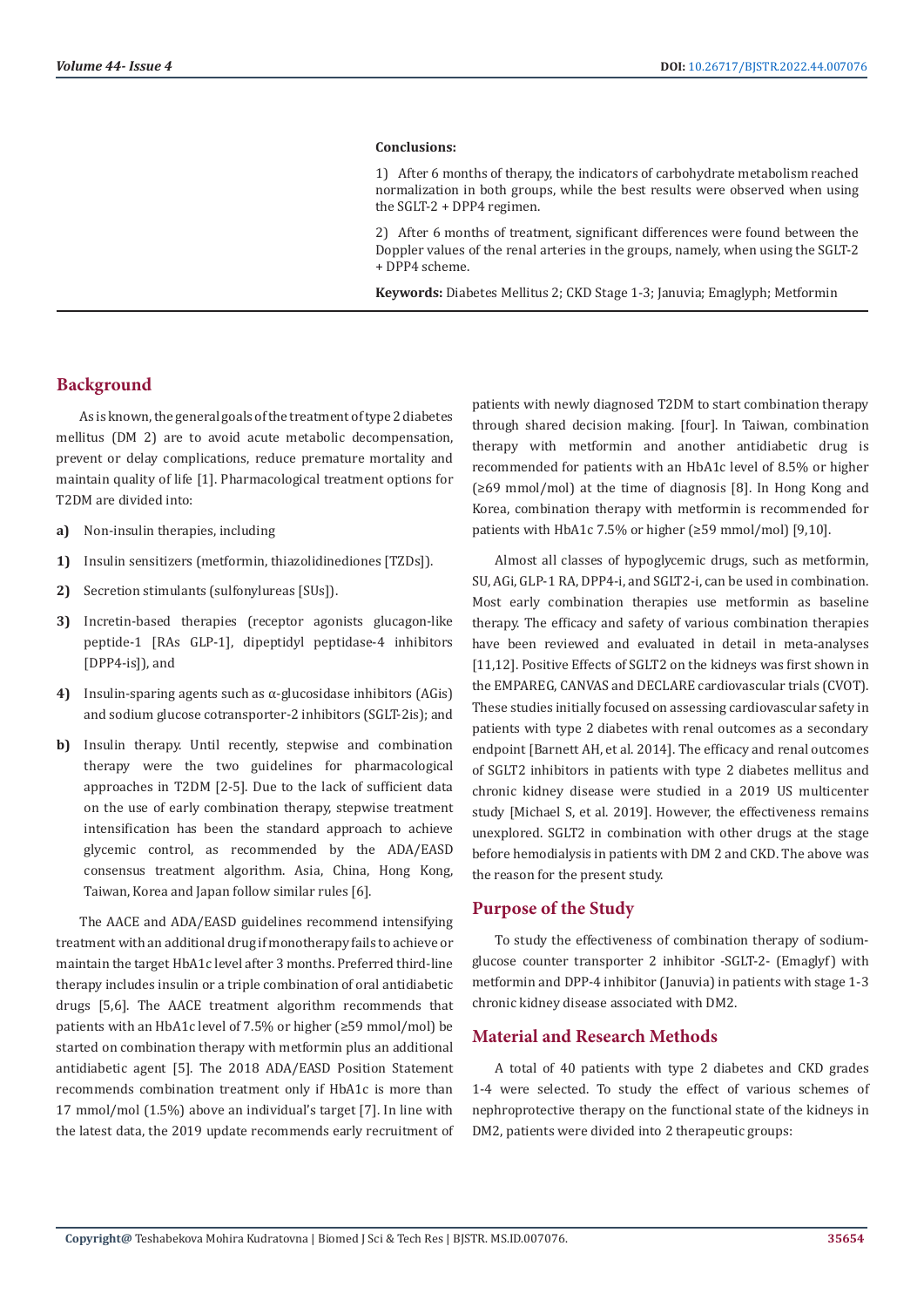- Group 1 consisted of 20 patients with DM 2 and CKD 1-3 tbsp. receivingSGLT-2 (emoglyph) + metformin.
- Group 2 consisted of 20 patients with DM 2 and CKD 1-3 tbsp. receivingSGLT-2 (Emoglyph) + DPP 4 (Januvia)

In the work, general clinical, clinical and biochemical (AL, AST, bilirubin, PTI, urea, creatinine, GFR, C-reactive protein, etc.), hormonal (insulin, C-peptide), immunological (uromodulin) methods of blood tests, as well as instrumental methods of examination - ultrasound of internal organs, Ultrasound and dopplerography of renal vessels, as well as statistical methods. We also evaluated the results of ECG in 12 conventional leads and echocardiography (EchoCG) (dimensions of the chambers of the heart, the thickness of its walls and myocardial contractility). The control group consisted of 20 healthy individuals. For kidney ultrasound, an Aloka ultrasound machine with a 4L convex probe (2–5 MHz) was used. The renal resistive index in segmental arteries was assessed as described by the authors. The average value of RI was calculated from 2-3 measurements in the upper, middle and lower sections of the renal sinus. Renal perfusion was assessed using the DTPM method.

The renal artery was assessed at seven points: at the exit from the aorta, in the proximal, middle and distal segments, as well as the apical, middle and inferior segmental arteries. Peak systolic (PSV) and end diastolic (EDV) blood flow velocities, resistivity index (RI), acceleration time (AT), acceleration index (PSV/AT) were calculated. Statistical processing was carried out on a personal computer using the Microsoft Excel-2019 software package using the methods of parametric and non-parametric statistics. With mild renal failure (GFR> 50 ml / min, approximately corresponding to the content of serum creatinine <1.7 mg / dl in men, <1.5 mg / dl in women) Januvia dose adjustment is not required. In moderate renal failure (GFR >30 mL/min but <50 mL/min, roughly corresponding to serum creatinine >1.7 mg/dL but <3 mg/dL in men, >1.5 mg/ dL, but <2.5 mg/dl in women) the dose of Januvia is 50 mg 1 time per day. When taking Emaglif, it is recommended to monitor kidney function before starting treatment (at least once a year), as well as before prescribing concomitant therapy that may adversely affect kidney function. Patients with renal insufficiency less than 45 ml / min / 1.73 m<sup>2</sup> ) receive Emaglyf is contraindicated.

## **Research Results and Discussion**

Table 1 shows the distribution of patients by sex and age. As can be seen from Table 1, patients in the age group from 45 to 74 years old both among men and women predominated - 25/15 cases, respectively. Table 2 gives general characteristics of patients included in the study in groups. As can be seen from Table 2, there were no significant differences in the general characteristics of the initial indicators in the studied groups (p>0.05). The mean glomerular filtration rate (GFR) was significantly lower in all groups. Next, we studied the biochemical parameters by groups before treatment (Table 2). As can be seen from Table 2, the initial data on carbohydrate metabolism indicated its decompensation in the studied groups. The next step was to conduct dopplerography of the renal arteries before and after treatment (Table 3). As seen from the data shown in Table 3 showed significant differences between the Doppler values of the renal arteries in the groups compared to the control. After 6 months of treatment according to the above schemes, we studied the effectiveness of therapy in the study groups, for which we studied the dynamics of biochemical and Doppler parameters (Tables 4 & 5). As can be seen from Table 4, after 6 months of therapy, the indicators of carbohydrate metabolism reached normalization in both groups, while the best results were observed in group 2 patients. The next step was to conduct dopplerography of the renal arteries before and after treatment (Table 5).

**Table 1:** Distribution of patients by sex and age.

| Age, years             | Number of men | <b>Number of women</b> |  |
|------------------------|---------------|------------------------|--|
| $18-44$ (young age)    |               |                        |  |
| 45-59 (average age)    | $7(28.0\%)$   | $9(60.0\%)$            |  |
| 60-74 (old age)        | 18 (72.0%)    | $6(40.0\%)$            |  |
| 75 and older (old age) |               |                        |  |
| Total: $n=40$          | 25 (62.5%)    | fifteen $(37.5%)$      |  |

|  | Table 2: Mean biochemical blood parameters of patients by |  |  |  |
|--|-----------------------------------------------------------|--|--|--|
|  | groups before treatment                                   |  |  |  |

| Group          | blood sugar*<br>mmol/l | HbA1C, $%$     | Postprandial  |
|----------------|------------------------|----------------|---------------|
| 1 group $n=20$ | $13.7*$ ± 0.7          | $9.6*+1.4$     | $16.3*$ ± 4.3 |
| 2 group $n=20$ | $15.6* \pm 0.3$        | $9.8* \pm 1.5$ | $17.4* + 3.2$ |

Note: P - significance of differences compared with control data, where \* - p <0.05.

As can be seen from the data, given in Table 5, after 6 months of treatment, between the Doppler values of the renal arteries in the groups, a significant improvement in the parameters was revealed.peak systolic (PSV) and end-diastolic (EDV) blood flow velocity, resistivity index (RI), acceleration time (AT), acceleration index (PSV/AT),namely, in group 2, the best results were obtained (in comparison with control data p>0.05). Thus, our study showed nephroprotective effect of both schemes. Our results confirm the literature data. Thus, according to Italian authors, antidiabetic drugs with potential nephroprotective effects, namely DPP-4 inhibitors, incretin analogues and SGLT-2 inhibitors, can have a nephroprotective effect regardless of glycemic control. Sodiumglucose co-transporter (SGLT) 2 inhibitors act at multiple sites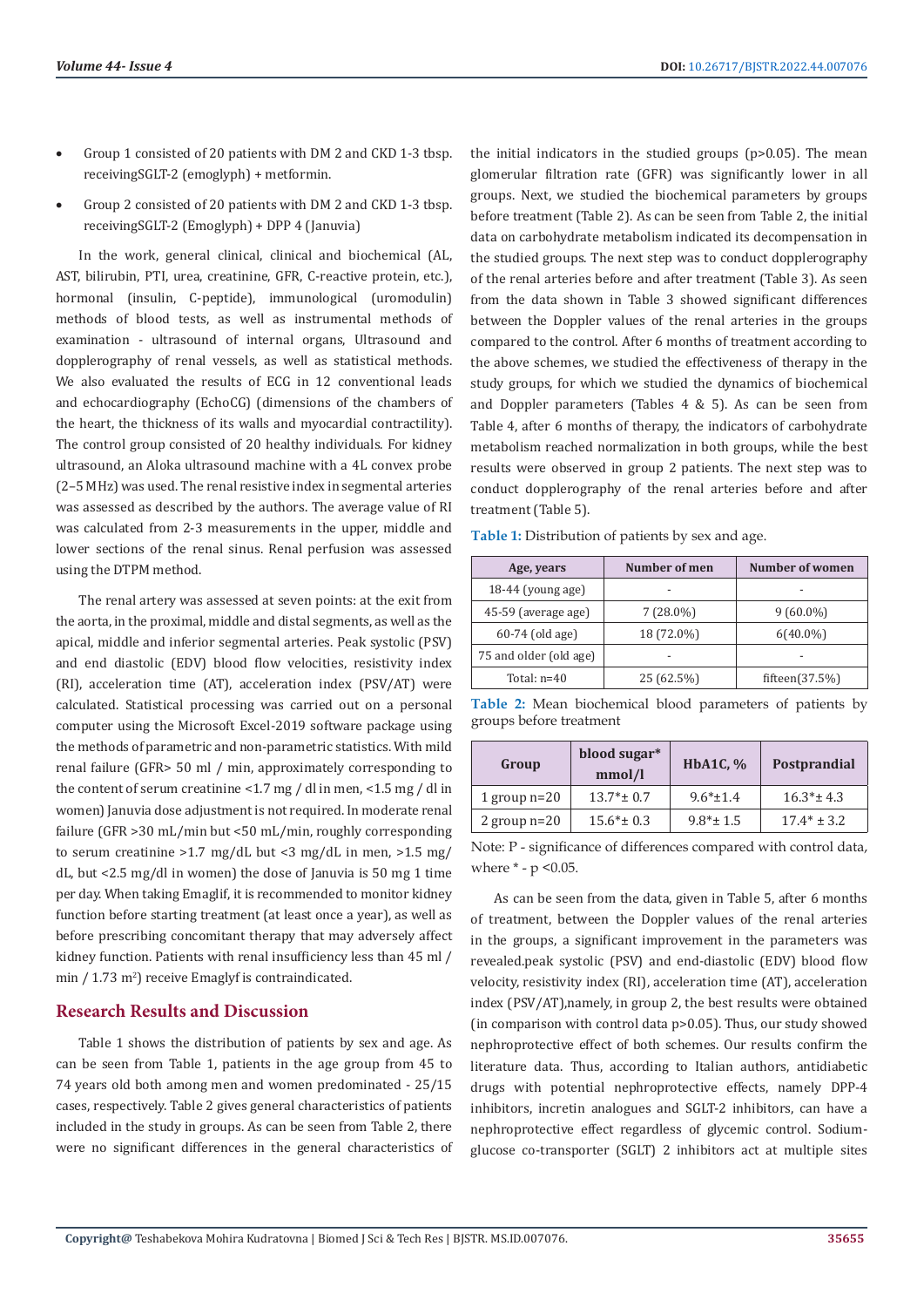that may affect kidney function, according to other sources. The canagliflozin Cardiovascular Assessment Study (CANVAS) showed a 27% reduction in albuminuria progression, a 40% reduction in eGFR, need for renal replacement therapy, or death from renal

causes associated with canagliflozin use. All of the above confirms the high relevance of this study and dictates the need for its further continuation.

| Table 3: Doppler parameters of the kidneys in patients included in the study $(M \pm m)$ . |  |
|--------------------------------------------------------------------------------------------|--|
|--------------------------------------------------------------------------------------------|--|

| <b>Index</b>                                                                    | I group $(n=20)$ | II group $(n=20)$ | Control         | $\overline{\mathbf{R}}$ |
|---------------------------------------------------------------------------------|------------------|-------------------|-----------------|-------------------------|
| peak systolic blood flow<br>velocity in the right renal<br>artery (PSV), $cm/s$ | $77.3 \pm 6.2$   | $75.2 \pm 8.4$    | $100 \pm 20$    | < 0.05                  |
| end diastolic (EDV) blood<br>flow velocity in the right<br>renal artery, cm/sec | $15.2 \pm 1.2$   | $13.2 \pm 1.4$    | $25 - 50$       | < 0.05                  |
| hilum resistivity index (RI)                                                    | $3.2 \pm 0.3$    | $3.5 \pm 0.9$     | < 0.8           | < 0.05                  |
| resistance index on<br>intrarenal arteries (RI)                                 | $1.6 \pm 0.7$    | $1.9 \pm 0.3$     | $0.34 - 0.74$ . | < 0.05                  |
| acceleration time (AT).<br>msec                                                 | $77.2 \pm 8.3$   | $72 \pm 6.2$      | $46 - 55$       | < 0.05                  |
| acceleration index (PSV/<br>AT).                                                | $1.8 + 0.7$      | $1.7 \pm 0.6$     | $0.3 - 0.8$     | < 0.001                 |

**Table 4:** Mean biochemical blood parameters of patients by groups after 6 months of treatment.

| Group          | blood sugar * mmol/l | HbA1C, $\%$     | Postprandial glycemia, mmol/l |
|----------------|----------------------|-----------------|-------------------------------|
| 1 group $n=20$ | $8.3* \pm 0.2$       | $6.4* \pm 0.8$  | $9.3*$ ± 1.2                  |
| 2 group $n=20$ | $6.3***$ ± 0.4       | $6.2***\pm 0.3$ | $7.3** \pm 0.9$               |

Note: P - significance of differences compared with control data, where \* - p <0.05. , \*\*-p<0.001 after 6 months of treatment.

**Table 5:** Doppler parameters of the kidneys in patients included in the study (M ± m).

| Index                                                                           | I group $(n=20)$ | II group $(n=20)$ | Control         | $\mathbf R$ |
|---------------------------------------------------------------------------------|------------------|-------------------|-----------------|-------------|
| peak systolic blood flow<br>velocity in the right renal<br>artery (PSV), cm/s   | $92.5 \pm 11.7$  | $87.9 \pm 9.7$    | $100 \pm 20$    | >0.05       |
| end diastolic (EDV) blood<br>flow velocity in the right<br>renal artery, cm/sec | $38.8 + 9.3$     | $33.9 \pm 8.1$    | $25 - 50$       | >0.05       |
| hilum resistivity index (RI)                                                    | $0.9 \pm 0.006$  | $0.8 \pm 0.004$   | <0.8            | >0.05       |
| resistance index on<br>intrarenal arteries (RI)                                 | $0.5 \pm 0.004$  | $0.7 \pm 0.004$   | $0.34 - 0.74$ . | >0.05       |
| acceleration time (AT).<br>msec                                                 | $51.5 \pm 5.8$   | $49.7 \pm 4.9$    | $46 - 55$       | >0.05       |
| acceleration index (PSV/<br>AT).                                                | $0.7 \pm 0.003$  | $0.5 \pm 0.002$   | $0.3 - 0.8$     | >0.05       |

# **Conclusion**

- **1)** After 6 months of therapy, the indicators of carbohydrate metabolism reached normalization in both groups, while the best results were observed when using the SGLT-2 + DPP4 regimen.
- **2)** After 6 months of treatment, significant differences were found between the Doppler values of the renal arteries in the groups, namely, when using the SGLT-2 + DPP4 scheme.

# **References**

- 1. [\(2020\) American Diabetes Association. Introduction: Standards of](https://pubmed.ncbi.nlm.nih.gov/31862741/) [Medical Care in Diabetes-2020. Diabetes Care 43\(Supplement 1\): S1-S2.](https://pubmed.ncbi.nlm.nih.gov/31862741/)
- 2. [\(2019\) American Association of Clinical Endocrinologists. Comprehensive](https://www.aace.com/disease-state-resources/diabetes/clinical-practice-guidelines-treatment-algorithms/comprehensive.) [Type 2 Diabetes Management Algorithm \(2019\)-executive summary.](https://www.aace.com/disease-state-resources/diabetes/clinical-practice-guidelines-treatment-algorithms/comprehensive.)
- 3. [Weiping Jia, Jianping Weng, Dalong Zhu, Linong Ji, Juming Lu, et al.](https://pubmed.ncbi.nlm.nih.gov/30908791/) [\(2019\) Standards of medical care for type 2 diabetes in China 2019.](https://pubmed.ncbi.nlm.nih.gov/30908791/) [Diabetes Metab Res Rev 35\(6\): e3158.](https://pubmed.ncbi.nlm.nih.gov/30908791/)
- 4. [\(2018\) Hong Kong Reference Framework for Diabetes Care for Adults in](https://www.fhb.gov.hk/pho/english/resource/files/RF_DM_full.pdf.) [Primary Care Settings 2018.](https://www.fhb.gov.hk/pho/english/resource/files/RF_DM_full.pdf.)